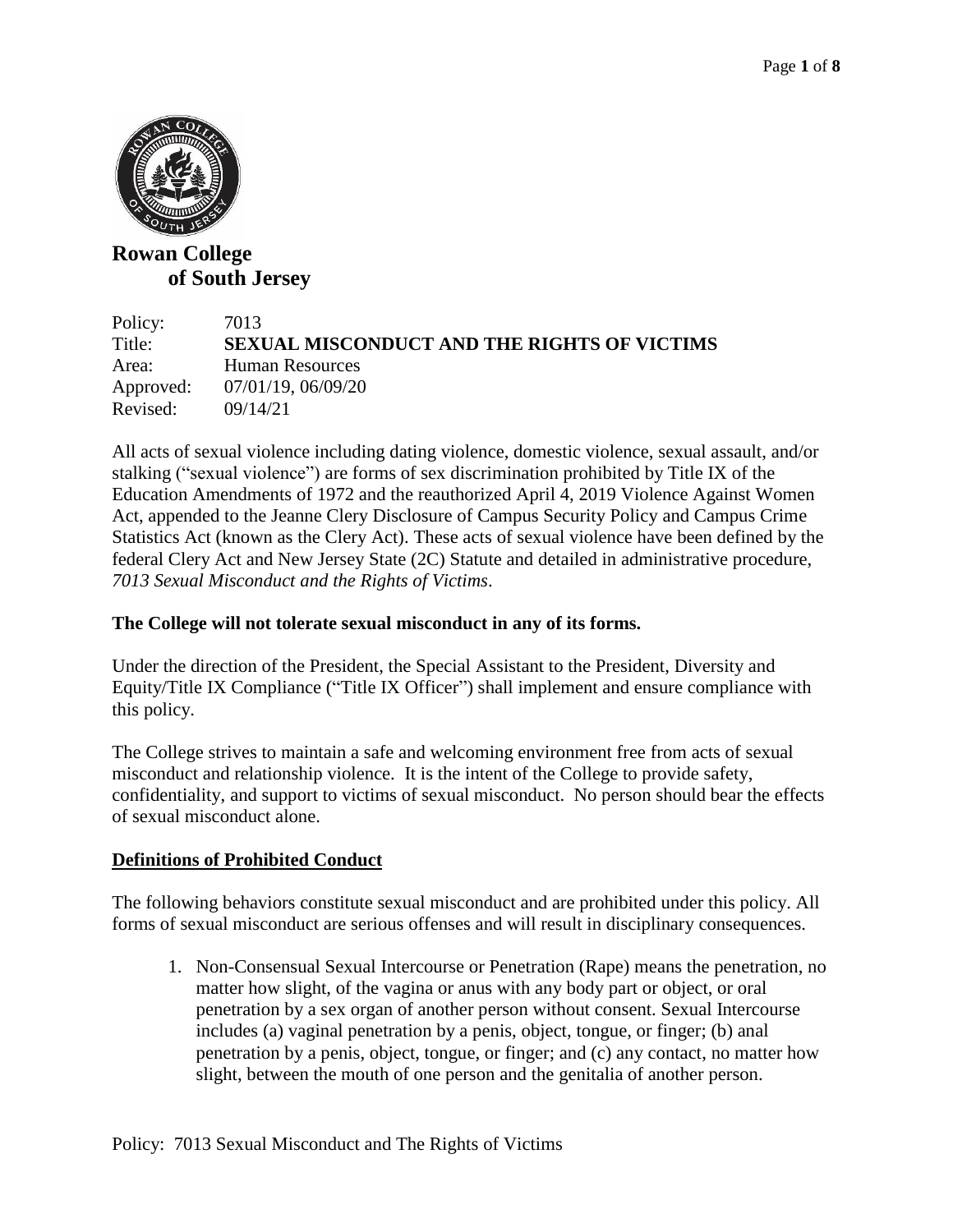- 2. Non-Consensual Sexual Contact (Fondling) means any intentional sexual touching, however slight, with any body part or any object, without consent. Examples of nonconsensual sexual contact may include, but not limited to, genital-genital or oralgenital contact not involving penetration; contact with breasts, buttocks, or genital area, including over clothing; removing the clothing of another person; and kissing.
- 3. Sexual Exploitation means the behavior that takes, or facilitates the taking of, nonconsensual sexual advantage of any person to benefit any other person when the behavior does not otherwise constitute a sexual misconduct violation. Examples of sexual exploitation include, but not limited to:
	- trafficking another person;
	- taking a non-consensual video, photograph, or audio recording of sexual activity without the other's permission; taking a photograph or video of someone's private parts (including genitals, groin, buttocks, or breasts) without permission; the transmission or dissemination (including, but not limited to, distribution via social media) of such video, photograph, or audio recording without permission;
	- allowing third parties to observe private sexual activity from a hidden location (e.g., closet) or through electronic means (e.g., Skype or live-streaming of images);
	- frottage which means the act of obtaining sexual stimulation by rubbing against a person or object;
	- voyeurism or spying on persons where they have a reasonable expectation of privacy;
	- knowingly transmitting a sexually transmitted infection to another person without the other's knowledge; and
	- revenge porn which means the sharing of private, sexual materials, either photos or videos, of another person without their consent and with the purpose of either causing embarrassment or distress.
- 4. Intimate Partner Violence includes dating and domestic violence.
	- a. Domestic violence means a felony or misdemeanor crime of violence committed:
		- By a current or former spouse or intimate partner of the student or employee;
		- By a person with whom the student or employee shares a child in common;
		- By a person who is cohabitating with, or has cohabitated with, the student or employee as a spouse or intimate partner;
		- By any other person against an adult or youth student or employee who is protected from that person's acts under the domestic or family violence laws of the jurisdiction in which the crime of violence occurred.
	- b. Dating violence means violence committed by a person who is or has been in a social relationship of a romantic or intimate nature with the student or employee. The existence of such a relationship shall be determined based on a consideration of the following factors: the length of the relationship; the type of relationship; and the frequency of interaction between the persons involved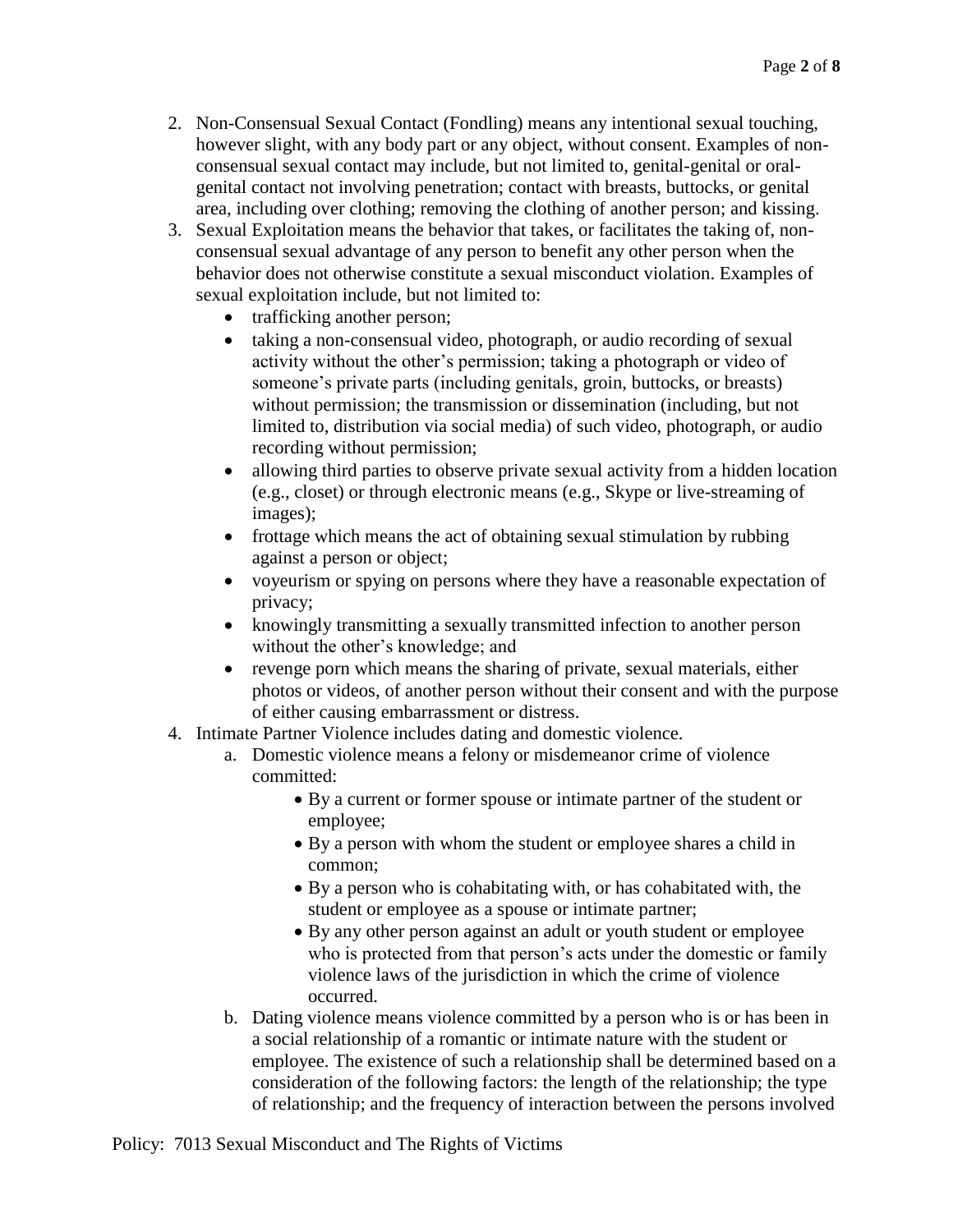in the relationship. Dating violence includes, but not limited to, sexual or physical abuse or the threat of such abuse.

- 5. Stalking means engaging in a course of conduct directed at a specific person that would cause a reasonable person to fear for his or her safety or the safety of others, or suffer substantial emotional distress.
	- Course of conduct means two or more acts, including, but not limited to, acts which the stalker directly, indirectly, or through third parties, by any action, method, device, or means, follows, monitors, observes, surveils, threatens, or communicates to or about a person, or interferes with a person's property.
	- Reasonable person means a reasonable person under similar circumstances and with similar identities to the reporting student or employee.
	- Substantial emotional distress means significant mental suffering or anguish that may, but does not necessarily, require medical or other professional treatment or counseling.
- 6. Other Sexual Misconduct means inappropriate sexual behaviors not covered previously in this section, for example, sexual activity in public places.
- 7. Sexual/Gender-Based Harassment is unwelcome sexual or gender-based verbal or physical conduct that unreasonably interferes with or deprives others of their right to access and benefit from the programs and services of the College. Sexual harassment offenses fall into two general categories;
	- a. Hostile Environment which means harassing conduct that is sufficiently severe, pervasive/persistent, and objectively offensive that it substantially interferes with the conditions of education or employment, from both a subjective (the student's or employee's) and an objective (reasonable person's) viewpoint. The determination of whether an environment is "hostile" will be based on the circumstances. These circumstances could include, but not limited to:
		- the frequency of the conduct;
		- the nature and severity of the conduct;
		- whether the conduct was physically threatening;
		- whether the conduct was humiliating;
		- whether the conduct was directed at a specific individual or more than one person;
		- whether the conduct arose in the context of other discriminatory conduct;
		- whether the conduct unreasonably interfered with the alleged Complainant's educational or work performance;
		- whether the statement is an utterance of an epithet which offends an employee or student, or offends by discourtesy or rudeness; or
		- whether the speech or conduct is excluded from the protections of free speech or academic freedom.
	- b. Quid Pro Quo ("this for that") means a violation of this type exists when there are:
		- Unwelcome sexual advances, requests for sexual favors, or other verbal or physical conduct of a sexual nature; and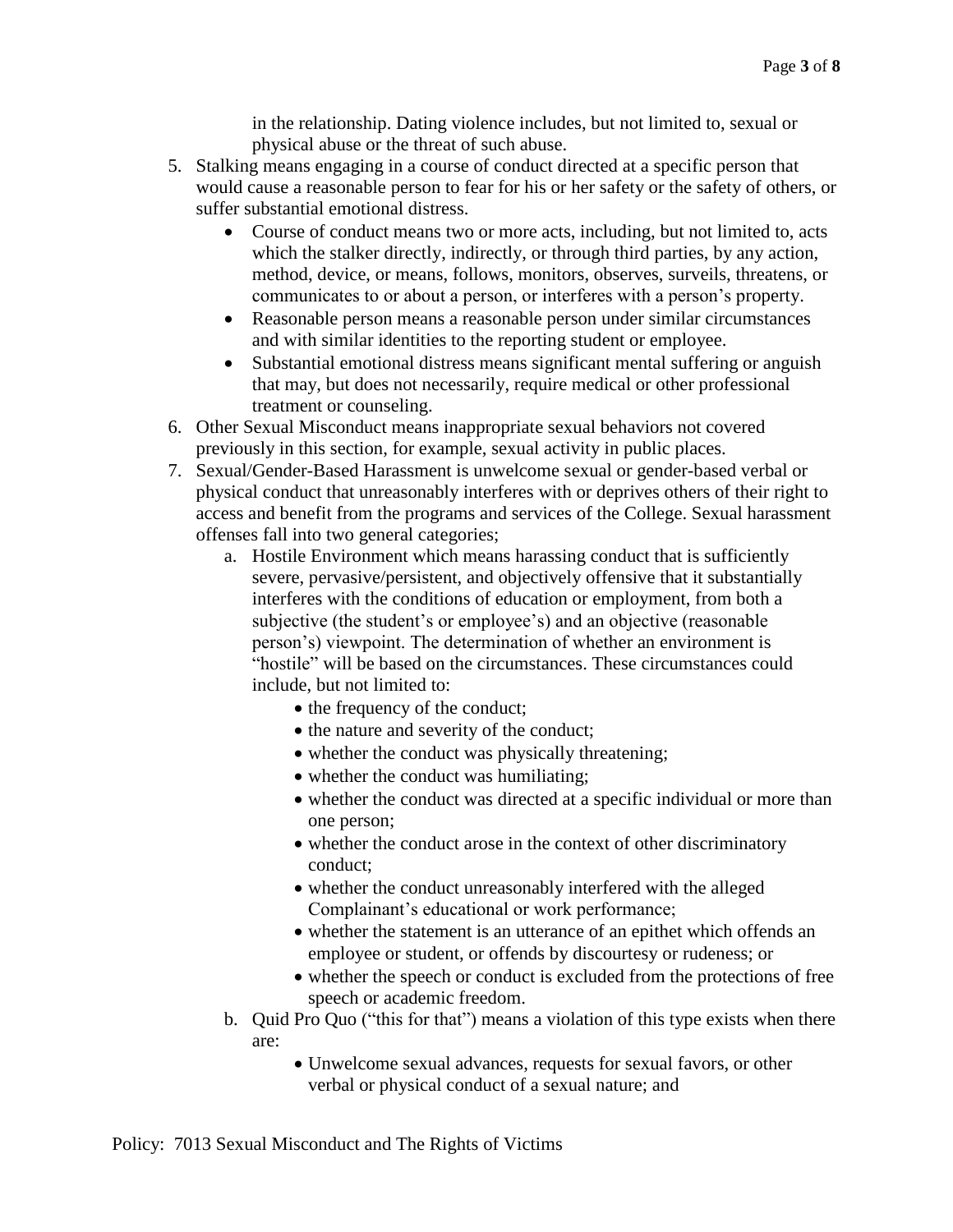- Submission to unwelcome advances, etc., results in preferential treatment, e.g., promotion, higher grade than earned. Rejection of sexual advances, etc. results in adverse educational access or employment action; e.g., failing grade or employment termination.
- 8. Retaliation means harassment or adverse action taken against a person because of that person's participation in a complaint or investigation of sexual misconduct. This will be treated as a separate violation of this policy and will result in immediate action by the College to stop the retaliatory behavior, prevent further violations by the perpetrator, and remedy any adverse impact of the violation.
- 9. False Reports means intentionally making a report of prohibited conduct to a College official knowing, at the time the report was made, that the prohibited conduct did not occur and the report was false.
- 10. Attempted Violations means a person commits an attempted violation when, with intent to commit a specific violation, he/she does any act which constitutes a substantial step toward the commission of that violation. The College will treat attempts to commit any of the violations described in policy or procedure as if those attempts had been completed.

## **I. Additional Definitions**

- 1. Consent
	- a. Consent to sexual activity is informed, knowing, voluntary, and freely given permission to engage in mutually agreed upon sexual activity. The College will apply a reasonable person standard in determining whether or not consent was given, unless otherwise required by law.
		- i. The person giving consent must be capable of doing so freely, with the ability to understand what they are doing and the specific details (who, what, when, where, and how) of the sexual contact to which they are consenting.
		- ii. Consent may be given by words or actions, as long as those words or actions create mutually understandable permission regarding the conditions of sexual activity. Consent can be withdrawn at any time.
		- iii. It is the obligation of the person initiating sexual contact to obtain clear consent for the specific type of sexual contact sought.
		- iv. Lack of protest does not constitute consent. Silence or passivity without words or actions that communicate mutually understandable permission cannot be assumed to convey consent.
		- v. Use of violence, threats, coercion, or intimidation invalidates any consent given.
		- vi. Consent for one form of sexual contact does not imply consent to other forms. For example, consent to vaginal sex does not imply consent to oral sex; consent of vaginal sex does not imply consent to anal sex.
		- vii. Past consent does not constitute consent for future sexual activity.
		- viii. Persons who are unable to give valid consent under New Jersey law (i.e., minors, individuals with mental health disabilities) are considered unable to give consent under this policy. See N.J.S.A. 2C: 4-2.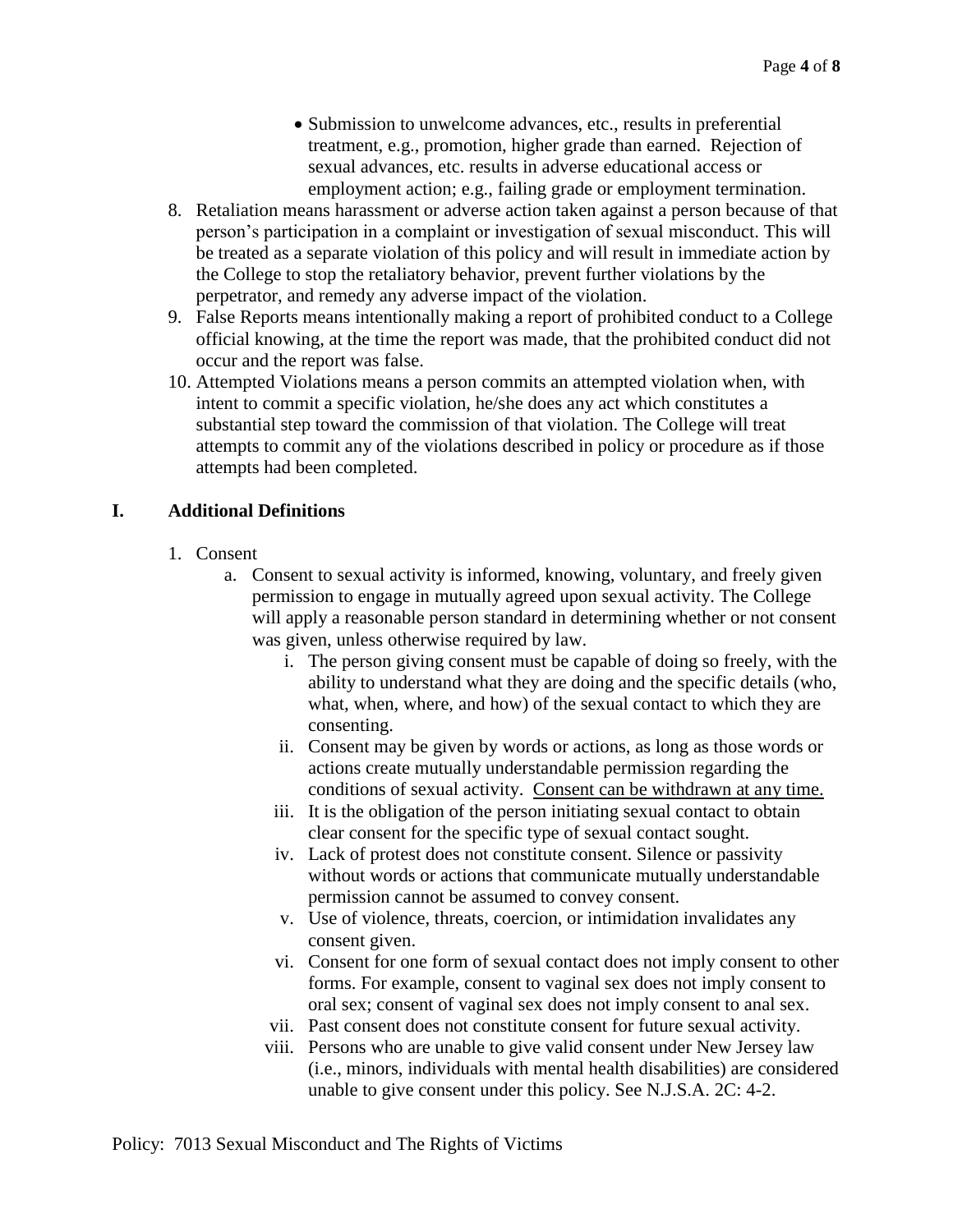- ix. Consent cannot be given by a person who is unconscious or sleeping. If consent has been given while a person is conscious or awake, and then that person becomes unconscious or falls asleep, consent terminates at that point.
- x. Persons who are incapacitated due to the use of drugs or alcohol cannot give consent.
- 2. Consent to bodily harm constitutes a violation of this policy because it causes or threatens bodily harm. Consent to such conduct or to the infliction of such harm is a defense if: (1) the bodily harm, consented to or threatened by the conduct is not serious, or (2) the conduct and the harm are reasonably foreseeable hazards of joint participation in a concerted activity of a kind not forbidden by law.
- 3. Incapacitation
	- a. Incapacitation is the physical and/or mental inability to make informed, rational judgements and decisions. States of incapacitation include, sleep, unconsciousness, and blackouts. Where alcohol or drugs are involved, incapacitation is determined by how the substance impacts a person's decision-making capacity, awareness of consequences, and ability to make informed judgements.
	- b. In evaluating whether a person was incapacitated for purposes of evaluating effective consent, the College considers two questions: (1) Did the person initiating sexual activity know that their partner was incapacitated? And if not, (2) Should a sober, reasonable person in the same situation have known that their partner was incapacitated?
	- c. If the answer to either of these questions is 'yes', effective consent was absent.
	- d. For purposes of this policy, incapacitation is a state beyond drunkenness or intoxication. A person is not incapacitated merely because they have been drinking or using drugs. The standard for incapacitation does not rely on technical or medical definitions, but instead focuses on whether a person has the physical and/or mental ability to make informed, rational judgements and decisions.
	- e. A person who initiates sexual activity must look for the common and obvious warning signs that show that a person may be incapacitated or approaching incapacitation. Although every individual may manifest signs of incapacitation differently, typical signs include slurred or incomprehensible speech, unsteady gait, combativeness, emotional volatility, vomiting, or incontinence. A person who is incapacitated may not be able to understand some or all of the following questions, "Do you know where you are? Do you know how you got here? Do you know what is happening? Do you know whom you are with?"
	- f. Because the impact of alcohol and other drugs varies from person to person, one should be cautious before engaging in sexual contact or intercourse when either party has been drinking alcohol or using other drugs. The introduction of alcohol or other drugs may create ambiguity for either party as to whether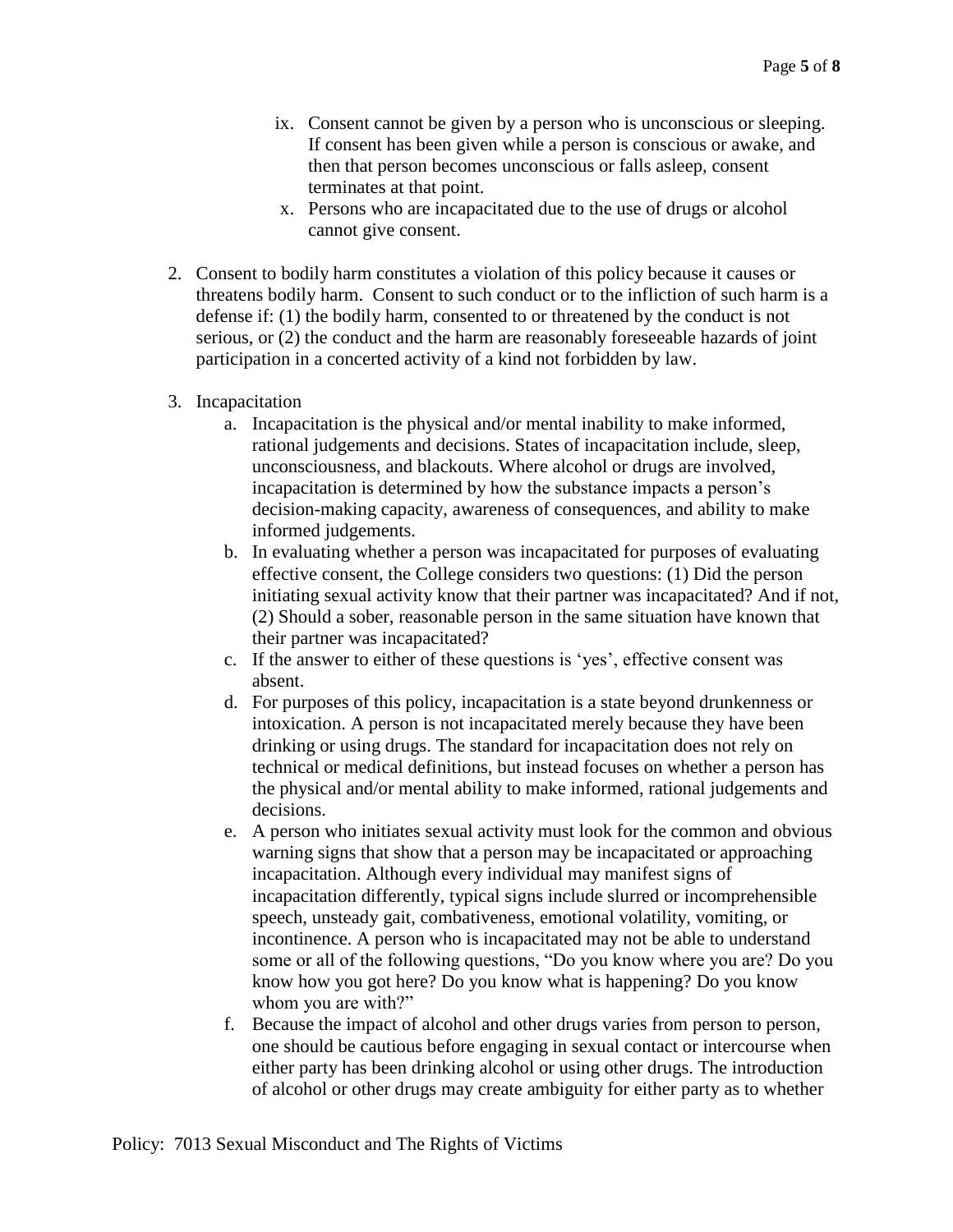effective consent has been sought or given. If one has doubt about either party's level of intoxication, the safe thing to do is to forego all sexual activity.

#### **Reporting Sexual Misconduct**

Employees and/or students should report sexual violence occurring either on or off campus to the Title IX Officer or a Campus Security Authority, a Clery term for those individuals that include any official with significant responsibility for student and campus activities such as, but not limited to, a dean, department chair, faculty member, staff advisor, or coach. The College recommends that the victim report incidents in a timely manner. Additionally, the College recommends that a victim of sexual violence report the crime to the law enforcement agency for the applicable municipality. The College can facilitate notification on behalf of the victim. However, filing a report will not necessarily obligate a victim to prosecute the crime and victims will have the option to decline to notify and seek assistance from law enforcement and campus authorities, if they so choose. The College will take measures to safeguard the confidentiality of those reporting incidents of sexual violence.

NOTE: Employees of the College, including part-time and volunteers ("Responsible Employees" under Title IX) have a duty to report to the Title IX Officer any and all incidents of harassment, discrimination, and sexual misconduct.

Student and employee victims of sexual misconduct have the right to be free from any pressure from campus personnel to: report crimes if unwilling to do so; report crimes as lesser offenses than the victim perceives the crime to be; refrain from reporting crimes; and refrain from reporting crimes to avoid unwanted personal publicity. Victims of sexual misconduct also have the right to choose voluntary, confidential reporting. *NJ Statute, Title 18A:61E-2- "Campus Sexual Assault Victim's Bill of Rights."* Refer to administrative procedure *7013 Sexual Misconduct and the Rights of Victims* for confidential reporting resources on campus and off campus.

#### **All publically available record keeping will be maintained without inclusion of personally identifiable information.**

#### **Proceedings**

Disciplinary proceedings for cases involving sexual violence will be conducted in accordance with administrative procedure, *7013 Sexual Misconduct and the Rights of Victims*. A finding under this policy will be based on the preponderance of the evidence standard, in other words, a finding will be made if the evidence as a whole shows that it is more likely than not that a violation of the sexual misconduct policy occurred.

The College, at its sole discretion, may utilize an experienced lawyer (who is not a member of the campus community) to serve as hearing officer in cases of sexual misconduct.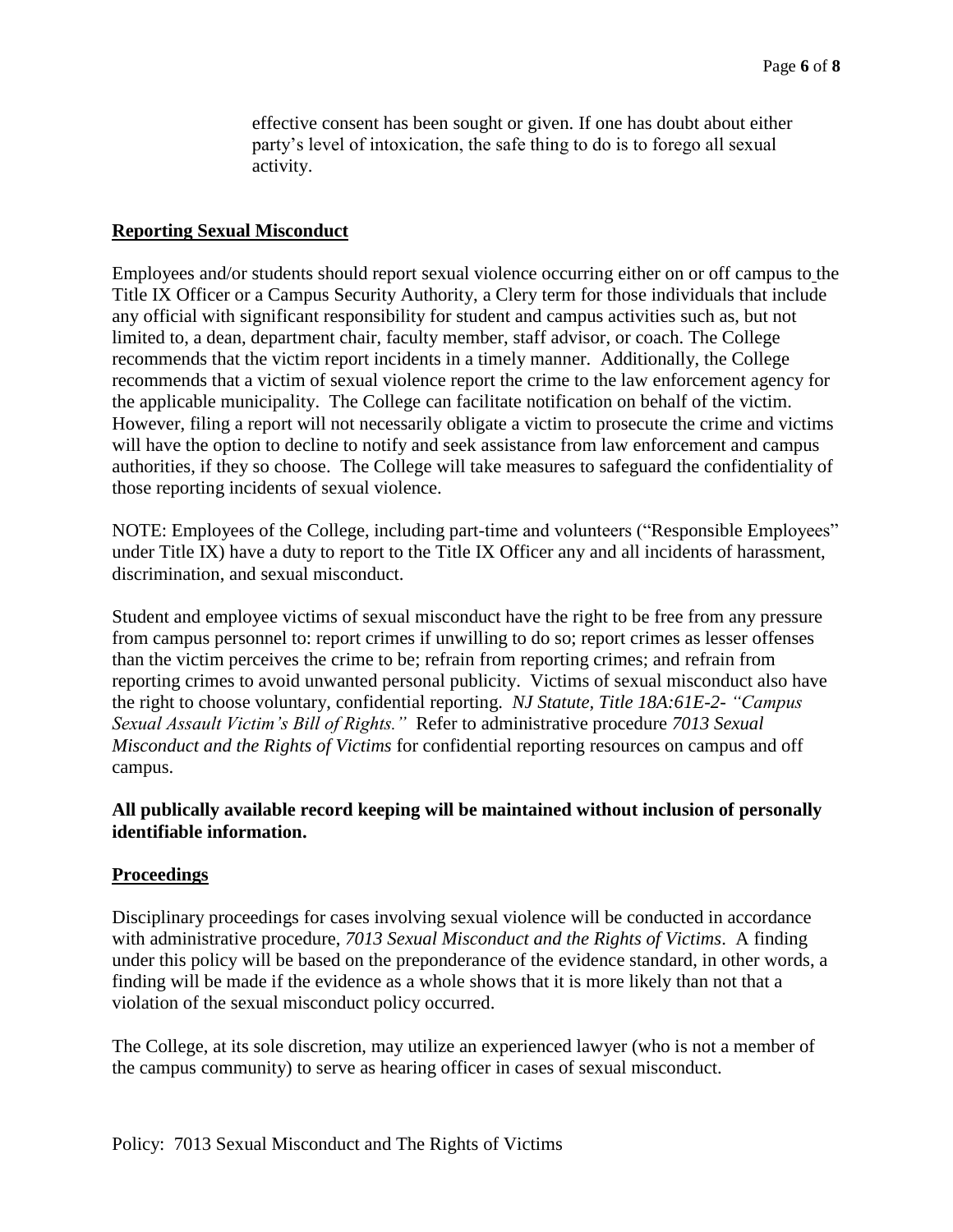While the hearing officer will determine the finding after the case is concluded, the College reserves the right to impose any and all sanctions.

The Respondent (the accused party) and Complainant (the victim) are entitled to the same opportunities to be accompanied by an advisor, counsel, or other representative at his/her own expense.

The Respondent and Complainant will be notified simultaneously in writing of the outcome of the proceeding as well as any applicable appeal procedures, any change to the result before the decision becomes final, and when the result becomes final.

#### **Sanctions Against the Violator**

The College will not tolerate acts of sexual violence by any member of the College community including employees, students, and visitors. Any individual charged with sexual violence is subject to prosecution under applicable New Jersey criminal statutes.

Following an investigation, College employees found in violation of this policy are subject to prosecution and disciplinary action under applicable policies, procedures, and/or collective bargaining provisions. Sanctions that the College may impose on an employee following a final determination of responsibility include counseling, written warning, suspension and final warning, and/or termination of employment.

Students found in violation of this policy are subject to prosecution and are also subject to disciplinary action under the College's policy, *8007 Student Code of Conduct*. Sanctions that the College may impose on a student following a final determination of responsibility include warning the student, loss of privileges, restitution, disciplinary probation, suspension, or expulsion.

#### **Confidentiality**

The outcome of any proceeding is to remain confidential and will only be shared with the Respondent, Complainant, and those directly involved in the investigation. Any violation of confidentiality will be subject to disciplinary action under applicable policies, procedures, and/or collective bargaining provisions.

#### **Retaliation**

No individual will be subject to retaliation, intimidation, or discipline as a result of making a good faith complaint of sexual misconduct or harassment, or providing information in connection with another's complaint (policy, *7011 Harassment and Discrimination* and policy, *7017 Conscientious Employee Protection*).